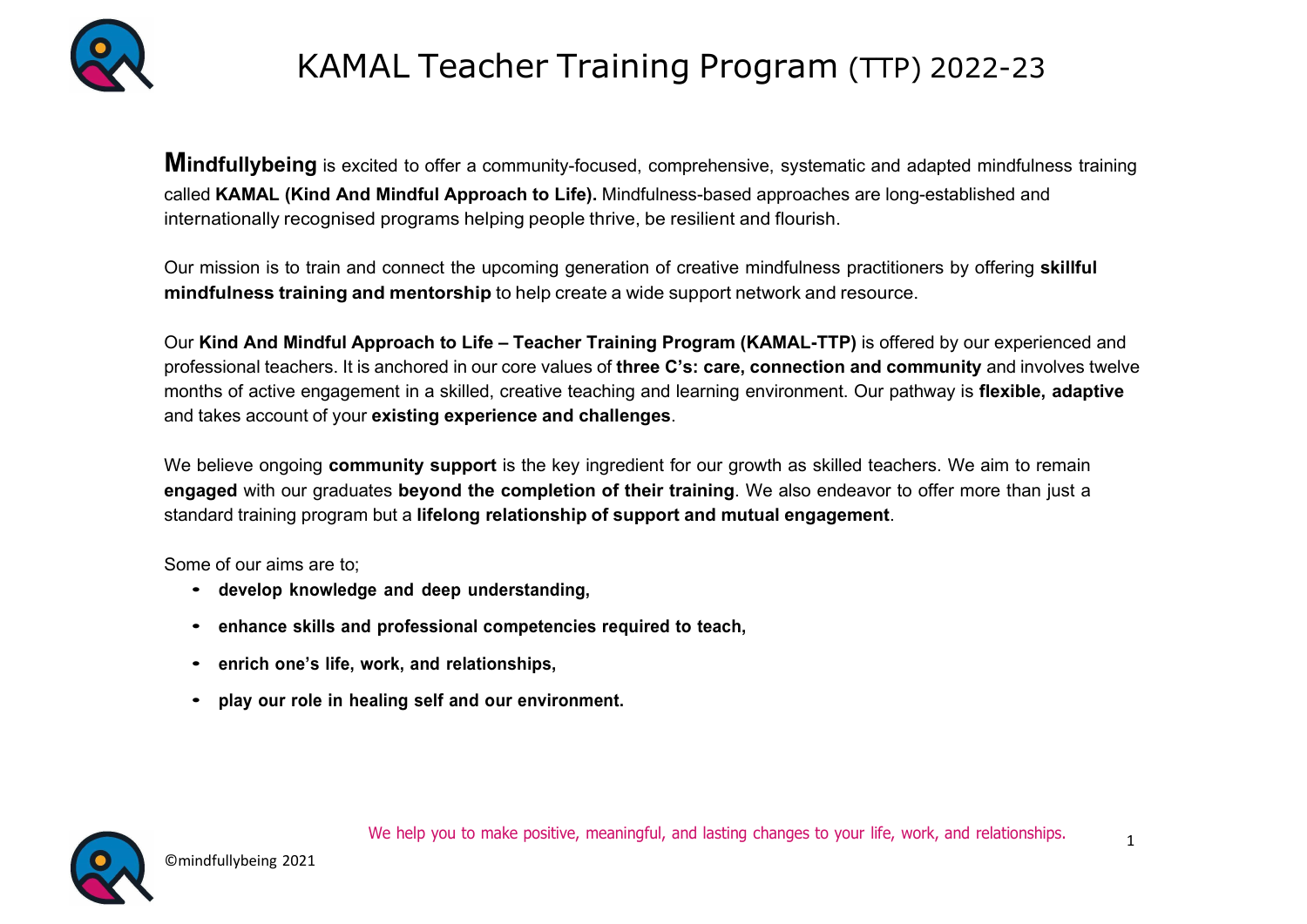

## KAMAL Teacher Training Program (TTP) 2022-23

Mindfullybeing's KAMAL TTP involves active engagement in;

- Building experience through practice, reflection, and writing
- Learning theory and practice
- Strong Peer support
- Practical teaching skills
- Supervisions
- Regular Retreats
- Gathering Together (sangha with small 's')
- India Retreats/Visits (OPTIONAL event)
- Rich Resources

### Who can engage?

#### Our comprehensive KAMAL-TTP is just right for you!

It is suitable for all, especially those who intend to teach the public, at workplaces, and in education, are healthcare and mental health professionals in clinical settings, want to learn foundation skills in delivering mindfulness, want to refine, deepen and consolidate existing mindfulness skills and practices. It is important for us that there be some alignment to our vision and our teachers in training aspirations. For online training, applicants must have access to suitable technology, space, privacy and the technical ability to join.

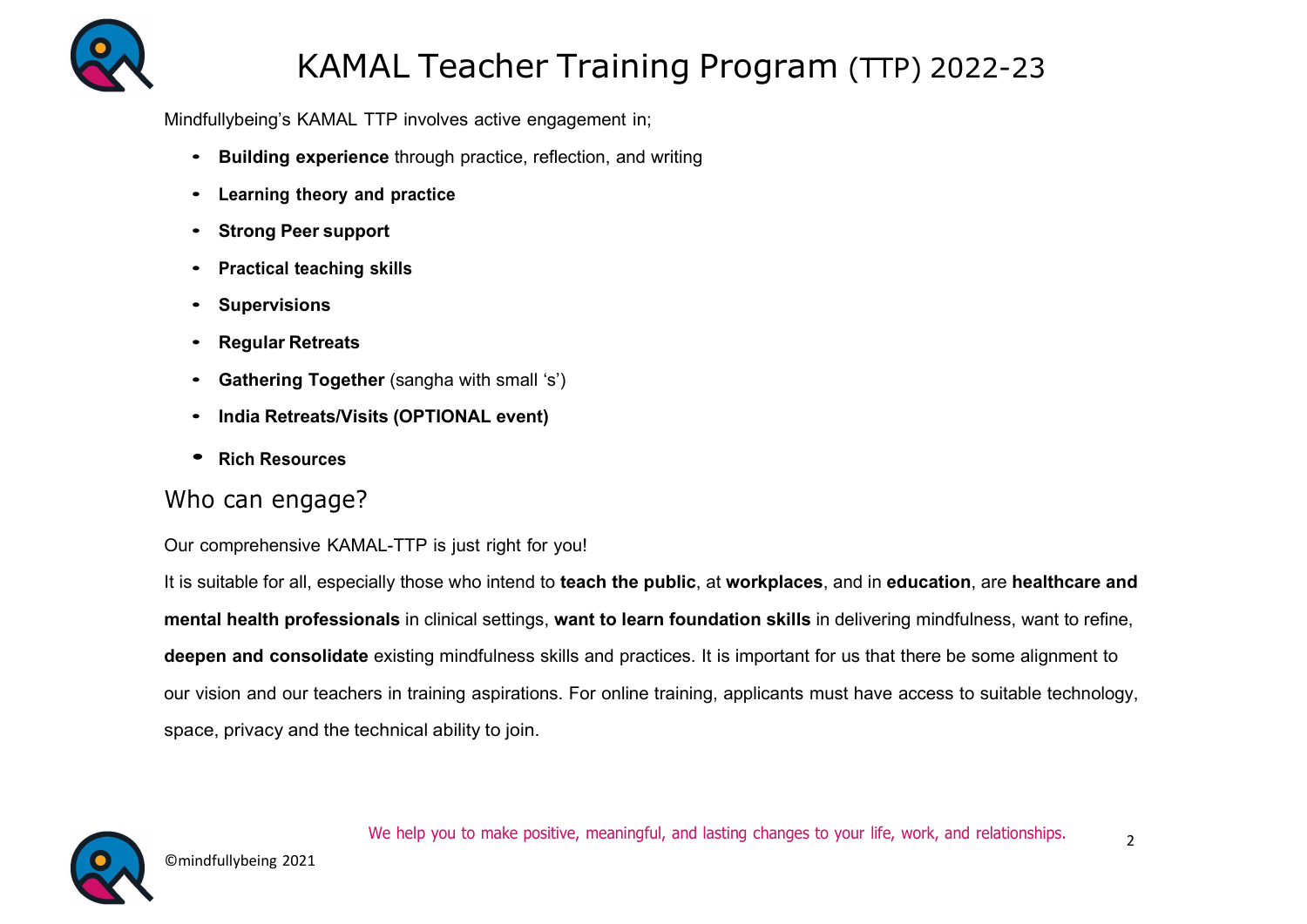

### KAMAL TTP Learning Outcomes:

- 1. To be able to teach a mindfulness-based approach in the teacher's setting.
- 2. To be able to guide people in both formal and informal practices, adapting practices according to the relevant population and service.
- 3. To understand the rationale behind providing different mindfulness practices and some of the learning that is likely to be derived from them.
- 4. To be able to teach in an embodied way, drawing on the teacher's experience of their own practice.
- 5. To be able to express the attitudinal foundations of mindfulness, such as Non-Judging, Non-Striving and Beginner's Mind; and keys aspects of the 'culture' of mindfulness-based approaches, such as seeing issues that arise as universal aspects of the human condition rather than as pathology.
- 6. To understand, and be able to make an assessment of, the risks of mindfulness practices with the teacher's participant population, and to be able to adapt practices accordingly.
- 7. To have some knowledge of the evidence base for the use of mindfulness with the population being taught.
- 8. To be able to help people explore their experience of a practice in a way that is congruent with mindfulnessbased principles.